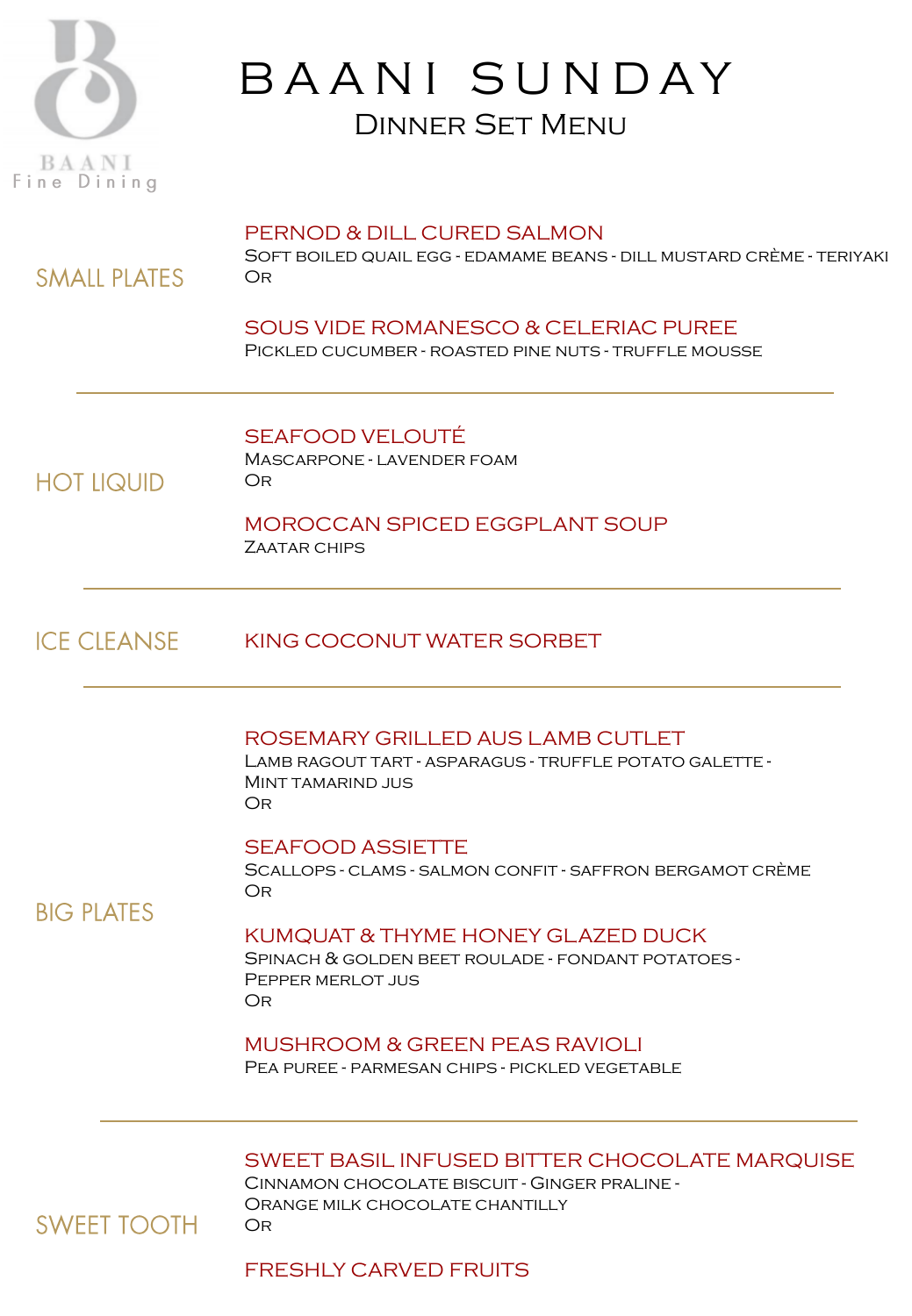

**SMALL PLATES** 

**HOT LIQUID** 

**SWEET TOOTH** 

# B A A N I M E A T L E S S **MONDAY** Dinner Set Menu

MISO BRAISED EGGPLANT - SMOKED EEL Pickled melon - yuzu melon gel - cauliflower mousse Or

VANILLA MARINATED TOMATO - SOUS VIDE GOLDEN BEET Tapenade - Spicy tomato jam - tomato sorbet - mozzarella mousse

SPICED LAKSA Mussels - scallops - clams Or

WHITE ONION CAPPUCCINO

Truffle - lavash

**ICE CLEANSE** APPLE BALSAMIC & FENNEL SORBET

RED MULLET & PRAWN ROULADE

Stuffed onion - Jerusalem artichoke - lemon thyme butter - Shell fish consommé Or

STEAMED SEAFOOD DOME POACHED LOBSTER TAIL **BIG PLATES** Wild citrus infused carrot - teriyaki crumble - champagne foam Or

> POTATO GNOCCHI & WILTED SPINACH Tomato butter sauce - confit tomato - baby vegetables

### BEET ROOT FLEXI GANACHE

Berry gel - almond micro sponge - chocolate soil Air dried beetroot glass - goat cheese sorbet Or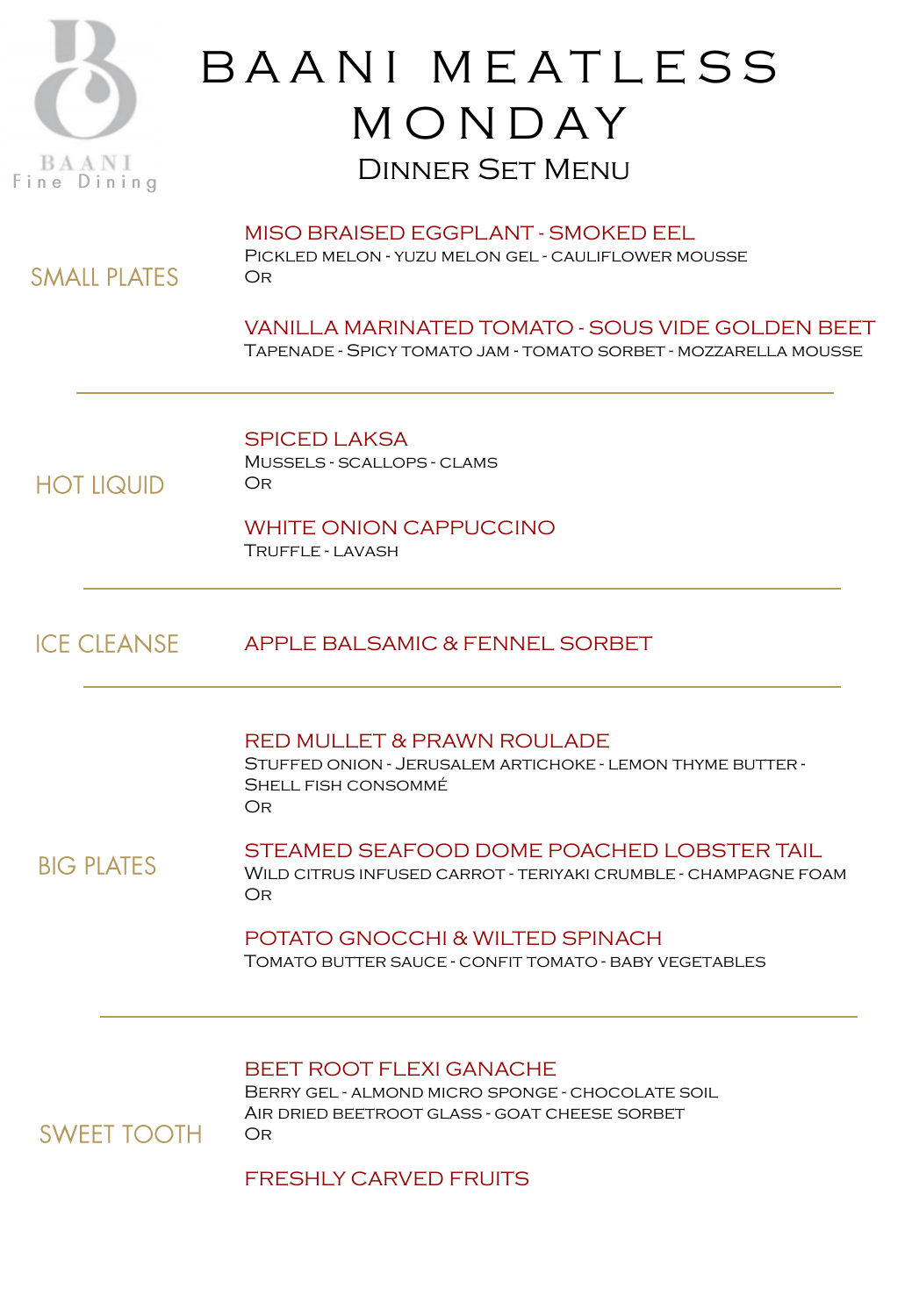

# BAANI TUESDAY Dinner Set Menu

### THYME INFUSED FOIE GRAS ROULADE

Candied almond - fig & apricot compote - port wine essence Or

# BUTTER POACHED LEEK

Cauliflower mousse - gorgonzola - almond crumble

#### OXTAIL CONSOMMÉ Egg royale - pulled oxtail julienne Or

**HOT LIQUID** 

**SMALL PLATES** 

ROASTED PUMPKIN & VANILLA CAPPUCCINO Vanilla oil - almond granola

#### **ICE CLEANSE** PEA AND CUMIN GRANITE

HERB INFUSED GRILLED ANGUS BEEF TENDERLOIN Broccoli tart - passion infused carrot - merlot essence Or

SOFT HERB CRUST CHICKEN ROULADE

Duck confit - brie & leek - potato tartlet - chili poultry essence Or

## **BIG PLATES**

### RED MULLET & PRAWN ROULADE

Stuffed onion - Jerusalem artichoke - lemon thyme butter - Shell fish consommé Or

### ROASTED ARTICHOKE RISOTTO

Caramelized peppers - parmesan oil - parmagiano regiano dust

YUZU MOUSSE - POACHED MEYER LEMON MARMELADE

Coconut malto - Mango coconut petit fruit - Mango Gel - COCONUT SORBET Or

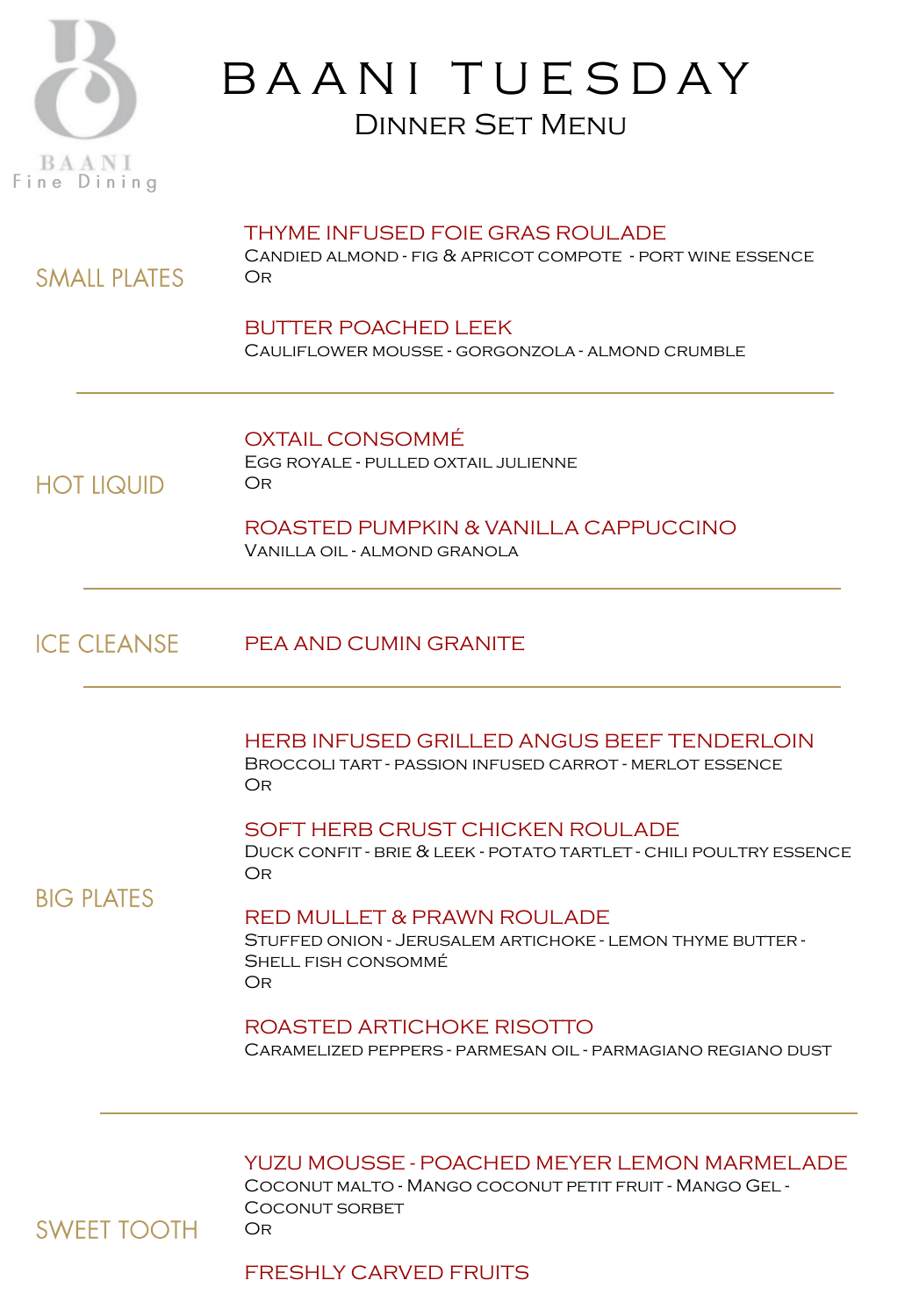

# B A A N I W E D N E S D A Y Dinner Set Menu

### 48C COOKED SALMON - TUNA TATAKI

Saffron oyster umami - board beans - confit baby potato Or

### TEMPURA CAULIFLOWER Cauliflower mousse - back truffle - mushroom sabayon

LOBSTER BISQUE Lobster medallion Or

**HOT LIQUID** 

**SMALL PLATES** 

SMOKED VEGETABLE GAZPACHO Smoked vegetable - mint puree

**ICE CLEANSE** CHAMPAGNE SORBET

### PAN SEARED BEEF STRIPLOIN

Yuzu poached carrot - asparagus - horseradish - morel jus Or

### CURD - ORANGE CHICKEN

Broiled bell pepper couscous - savory couscous - arugula - Garlic sumac cream Or

**BIG PLATES** 

### PRAWN MOUSSELINE STUFFED BARRAMUNDI

smoked cauliflower puree - sous vide crayfish tail - tuna cutlet shellfish jus Or

### HOMEMADE RICOTTA & SPINACH RAVIOLI

tomato gastrique - pumpkin & cumin ratatouille - pesto foam

### BEET ROOT FLEXI GANACHE

berry gel - almond micro sponge - chocolate soil Air dried beetroot glass - goat cheese sorbet Or

## **SWEET TOOTH**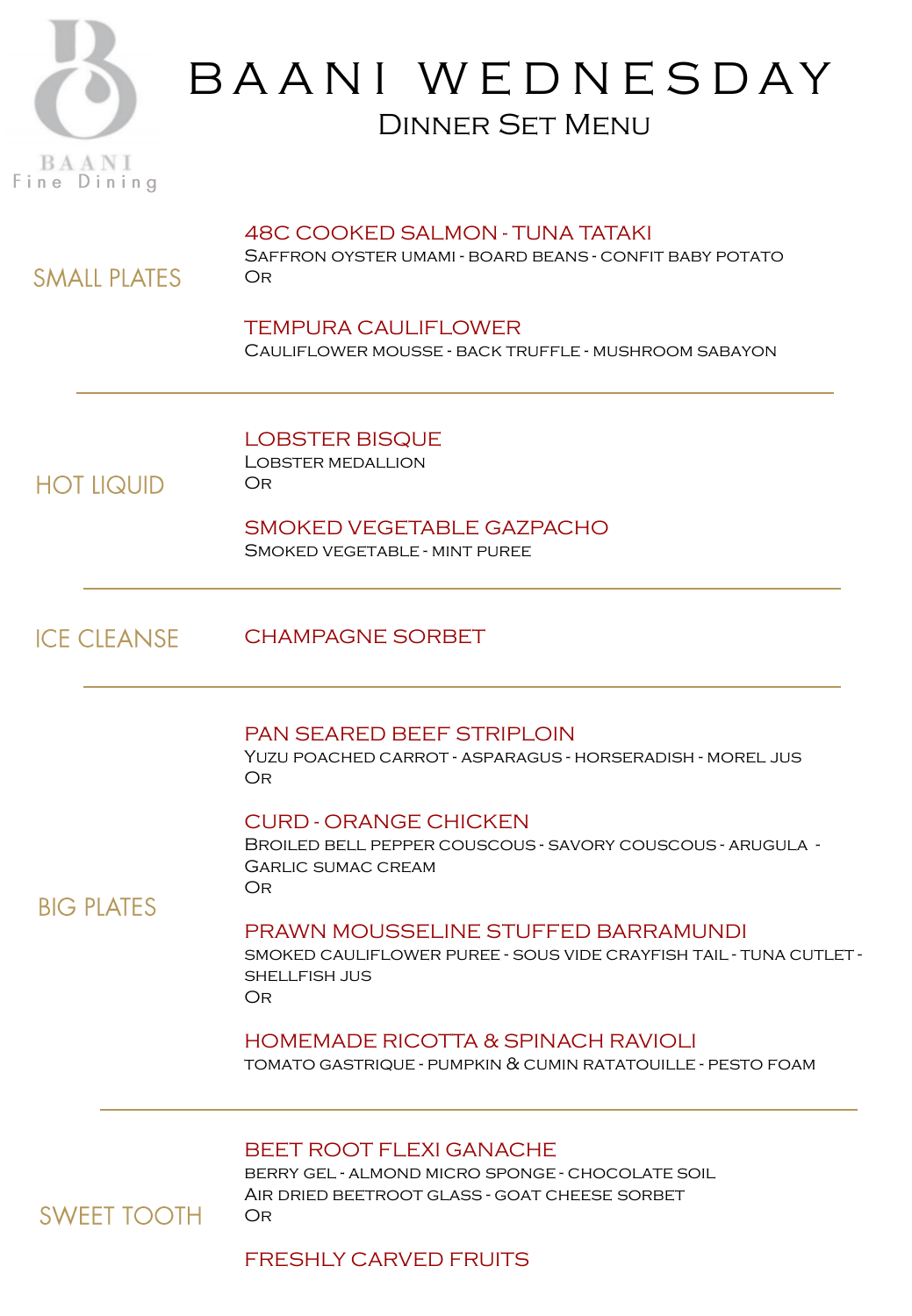

**SMALL PLATES** 

**HOT LIQUID** 

# B A A N I T H U R S D A Y Dinner Set Menu

### TERIYAKI SCALLOP - STEAMED CRAB VOLCANO - CLAMS

Ginger radish - deconstructed pomelo - wasabi foam Or

VANILLA MARINATED HEIRLOOM BEET Brie fritters - candied orange - rocket coulis

LEBANESE CHICKEN EMA Arabic spiced chicken - tomato broth Or

# MOROCCAN SPICED EGGPLANT SOUP

ZAATAR CHIPS

#### **ICE CLEANSE** AMBARELLA AND ARRACK SORBET

### GRILLED CHILI - JUGGERY PORK TENDERLOIN

Braised pork belly - truffle potato mousse - wilted baby spinach - Apple confit - peppercorn jus Or

### CHICKEN - DUCK ROULADE

Nut stuffing - duck skin crumble - cranberry red cabbage - Orange yuzu jus Or

### **BIG PLATES**

### SALMON TORTELLINI - PANKO PRAWN

Ginger citronette - yellow curry eggplant - Juniper macerated cucumber Or

### ROASTED VEGETABLE WELLINGTON

Roasted butternut nage - mushroom ragout

### MILK CHOCOLATE NAMELAKA

Coconut ginger snow poached pear - Raspberry foam - Five spice cake - chocolate tuile Or

## **SWEET TOOTH**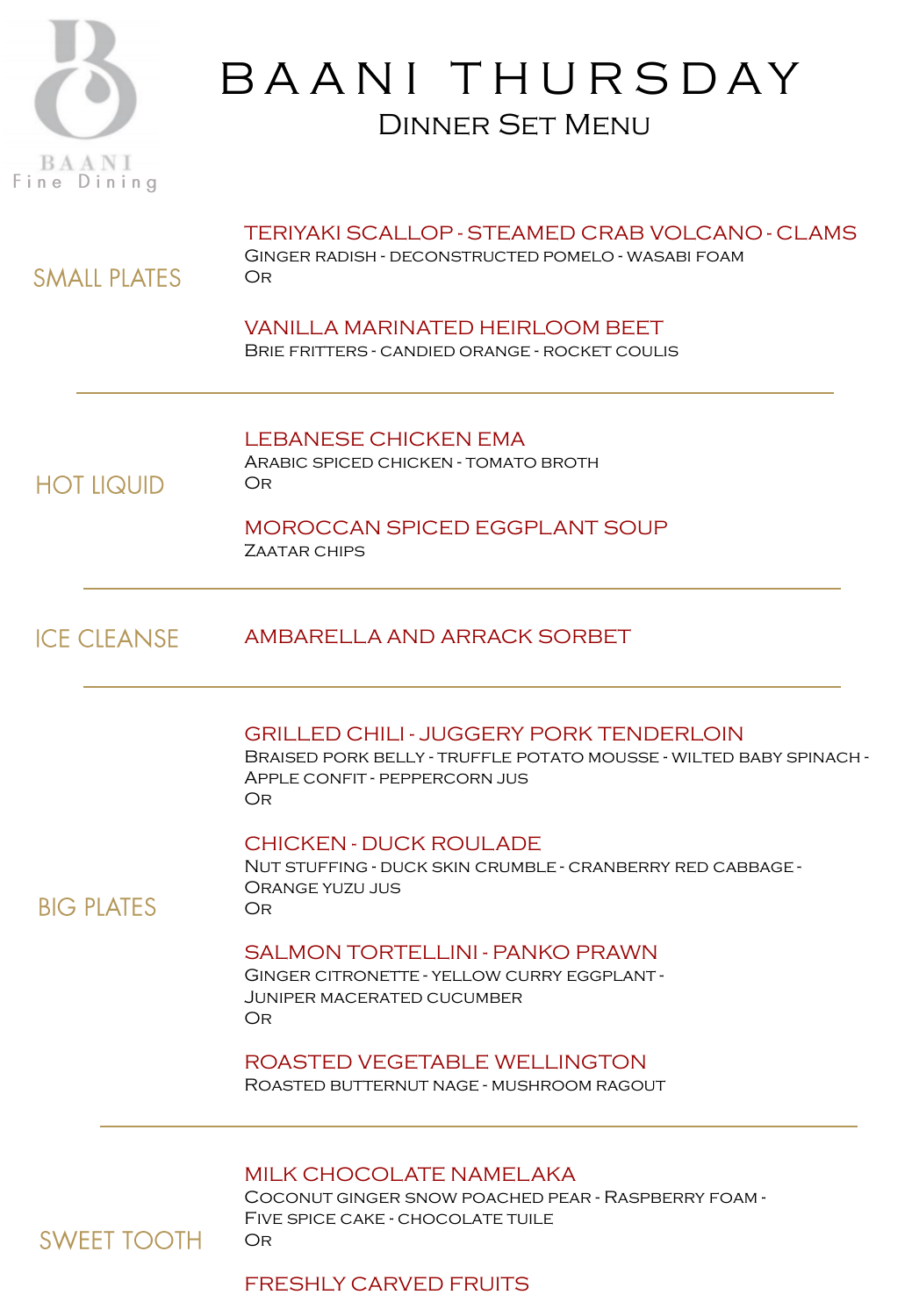

**SMAIL PLATES** 

**HOT LIQUID** 

# B A A N I F R I D A Y Dinner Set Menu

### KOMBU CURED YELLOW FIN TUNA

Tuna tartar - ponzu Wasabi avocado ice cream or wasabi shiso leave ice cream **OR** 

### FENNEL INFUSED TRIO BEET

Feta crumble - candied walnut - mint

## OXTAIL CONSOMMÉ

Egg royale - pulled oxtail julienne Or

ROASTED PUMPKIN & VANILLA CAPPUCCINO Vanilla oil - almond granola

#### **ICE CLEANSE** BASIL BACARDI & CHILI SORBET

HERB INFUSED GRILLED ANGUS BEEF TENDERLOIN Broccoli tart - passion infused carrot - merlot essence Or

SOFT HERB CRUST CHICKEN ROULADE

Duck confit - brie & leek - potato tartlet - chili poultry essence Or

## **BIG PLATES**

### RED MULLET & PRAWN ROULADE

Stuffed onion - Jerusalem artichoke - lemon thyme butter - Shell fish consommé Or

### ROASTED ARTICHOKE RISOTTO

Caramelized peppers - parmesan oil - parmagiano regiano dust

### STRAWBERRY PINK PEPPER BRAZO GITANO

Rose water ivory chocolate whipped ganache - Almond streusel - Strawberry - Rhubarb ice cream Or

## **SWEET TOOTH**